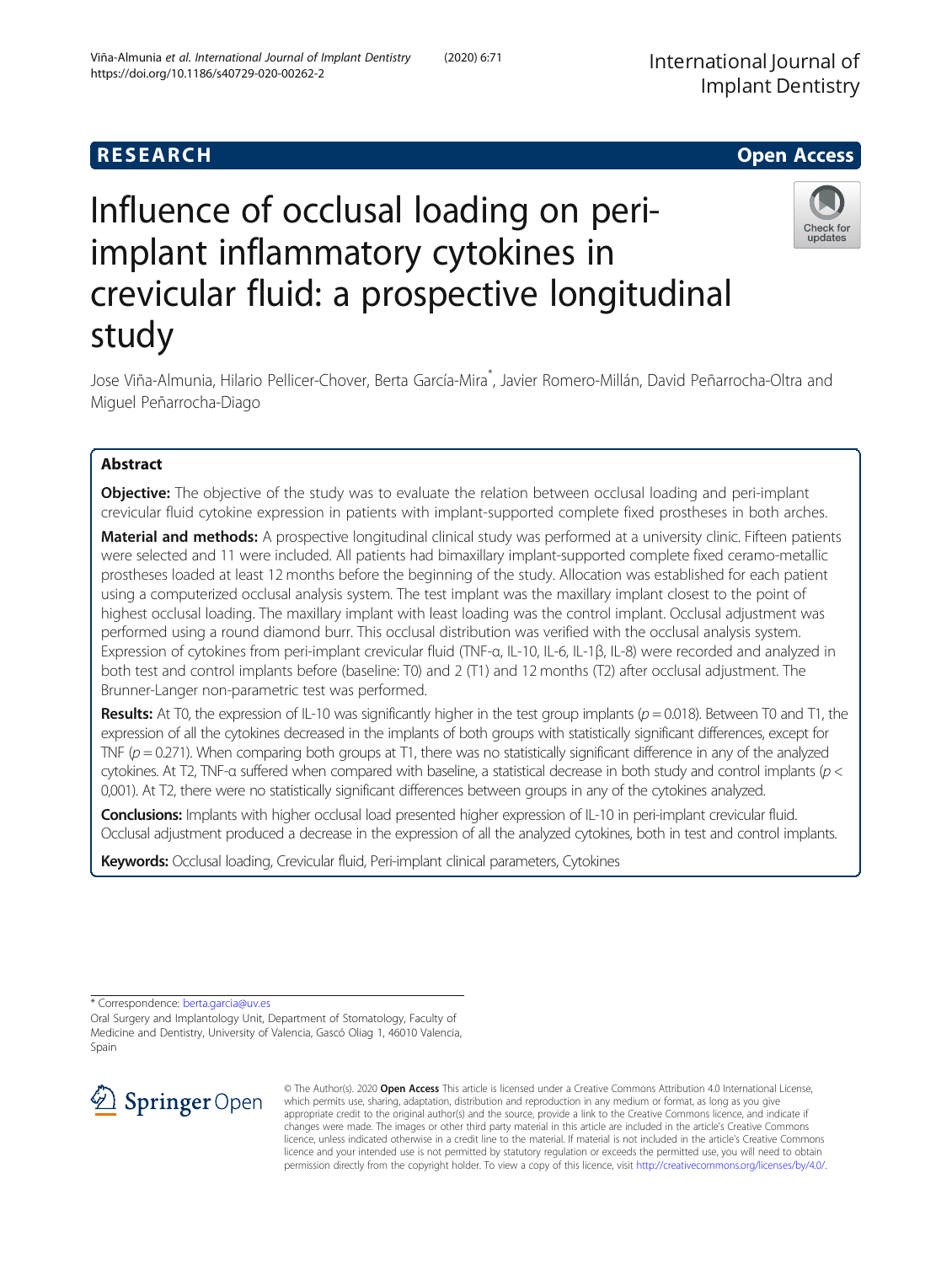# Introduction

Occlusal forces affect the peri-implant bone. Mechanical stress can have both positive and negative consequences for bone tissue [\[1](#page-6-0)] and consequently in osseointegration [[2](#page-6-0)]. Peri-implant crevicular fluid (PICF) might reflect the local peri-implant heath status [\[3\]](#page-6-0). Patients presenting periimplantitis usually show an increased PICF volume [[4](#page-6-0)]. In fact, levels of inflammatory mediators in PICF have been proposed as a measure of active peri-implantitis. Since this disease might be latent in its early stages, biomarker analysis in PICF might serve as a tool for early diagnosis and/ or determination of patient susceptibility [\[3,](#page-6-0) [5\]](#page-6-0).

With animal experimental studies showing conflicting results, it is unclear whether occlusal overload might cause peri-implant marginal bone loss or total loss of osseointegration [\[6](#page-6-0)]. While some studies [\[7\]](#page-6-0) have shown loss of osseointegration due to overload, others [\[8,](#page-6-0) [9\]](#page-6-0) have shown, if there is absence of peri-implant mucosa inflammation, no differences or even higher bone to implant contact. In fact, different literature reviews [\[10](#page-6-0), [11\]](#page-6-0) agree that overload cannot lead to peri-implant bone loss, except in case of bacterial inflammation. Nevertheless, the intensity of the overload might have effect on osseointegration, as demonstrated by the study performed by Miyata et al. [\[12\]](#page-6-0).

In a previous human study  $[13]$  $[13]$ , our group found that implants receiving higher occlusal loading presented significantly higher PICF volumes than implants with less occlusal loading. Two and 12 months after occlusal adjustment, PICF volumes were similar in both groups. There were no statistical differences between both groups in the other clinical parameters measured, i.e., probing depth, bleeding on probing, recession of the mucosal margin, and keratinized mucosa width. This article is a second part of this previous study.

So, the aim of this prospective longitudinal study was to evaluate the relation between occlusal loading and peri-implant crevicular fluid cytokine expression in patients with implant-supported complete fixed prostheses in both arches.

# Materials and methods

# Ethical statement

The study fulfilled Declaration of Helsinki principles for medical research involving humans. All patients gave their informed consent to take part, and the study was approved by the University of Valencia Ethics Committee (ref no. H1335344280712).

#### Patient selection and study design

This article is the second part of a prospective clinical study that took place at the Oral Surgery Unit at Valencia University [\[13\]](#page-6-0) with a 12-month follow-up. Fifteen patients, who had been rehabilitated with ceramometallic complete fixed prostheses, supported by 8 Phibo TSA® implants (Phibo Dental Solutions®, Impladent, Senmenat, Barcelona, Spain) in the upper maxillary and 6 in the mandible were selected. Cemented ceramo-metallic prostheses were drilled in chromium-cobalt at the facility of the manufacturer (Phibo Dental Solutions<sup>®</sup>, Impladent, Senmenat, Barcelona, Spain) and subsequently coated with feldspathic ceramic. Premier Implant (Plymouth meeting, PA, USA) was used to cement the prostheses.

Patients had to fulfill the following inclusion criteria: adult patients (> 18 years) rehabilitated with fixed full-arch prosthesis loaded at least 12 months before the study and signature of informed consent document. The exclusion criteria were as follows: use of local or system antimicrobials 3 months prior to the study, smokers, pregnant or lactating women, patients with a history of bisphosphonate therapy, patients who had malignant diseases or other diseases treated with chemotherapeutic agents ("chemotherapy") or head and neck radiotherapy during the past 5 years, severe bruxism, poor oral hygiene, incomplete data gathering, or failure to attend scheduled control visits.

After implant loading, the occlusal adjustment was checked with 12 μm articulating paper; then, all the patients had a follow-up at 1 week; 1, 3, and 12 months; and once per year in order to control the occlusal distribution. Patients received rigorous professional prophylaxis with Teflon curettes and rotary instrument brushing, and instructions were given for improving and maintaining oral hygiene at home. Patients then underwent an occlusal analysis with a computerized system (T-scan®III, Tesco, South Boston, USA), where the patient makes mastication movements that activate a sensor placed between the dental arches, while the computer registers and processes the data. Occlusal contacts are represented on screen by topographic images that describe the shape of the contact areas, the relative force, the surface area, and the time sequence of occlusal contacts. Differences in occlusal loading are shown as color changes, ranging from red (high loads), graduating through the colors of the spectrum, to blue (low loads). It is important to underline that before the start of the study, patients' comfort and chewing were correct. Occlusal adjustment did not produce changes in the chewing perception of the patient. Implants presented healthy peri-implant conditions as an inclusion criterion, so changes in cytokine expression would be due to the effect of occlusal loading. Through the occlusal analysis system, two implants per patient were established:

- Test implant—maxillary implant closest to the point of highest occlusal loading.
- Control implant—maxillary implant closest to the point of least loading. In the case of finding 2 implants with least loading, the furthest from the study implant was selected as the control implant (Fig. [1a](#page-2-0)).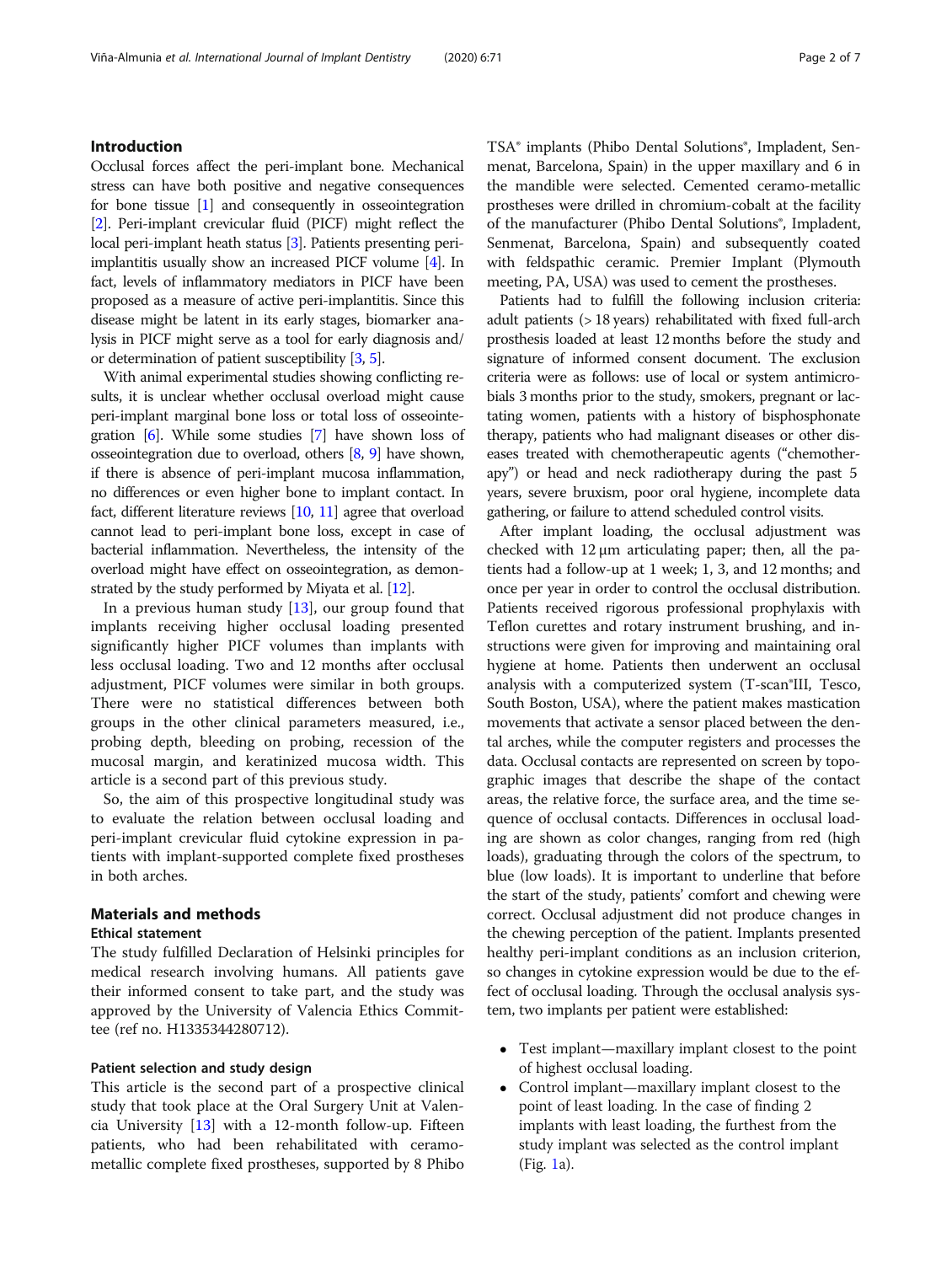<span id="page-2-0"></span>

#### Occlusal adjustment and data collection

One month after oral hygiene, at baseline, PICF from test and control implants was collected (T0), and occlusal adjustment was performed to distribute occlusal loading evenly over the whole arch. Occlusal distribution was verified with the T-Scan®III (Fig. 1b), following the method described by Kerstein [\[14\]](#page-6-0). PICF was again collected 2 (T1) and 12 months (T2) after occlusal adjustment. In T1 and T2, occlusal distribution was checked but no modification was done. Only at T2 and after registering all the studied parameters and taking the PICF collection, occlusal adjustment was done if necessary. Figure [2](#page-3-0) outlines the timeline of the study, including the occlusion adjustment and the PICF collection periods.

The following cytokine expression (TNF-α, IL-10, IL-6, IL-1β, IL-8) was measured from the PICF. Cytokine expression between test and control implants was compared in each timepoint and between timepoints. Rigorous professional prophylaxis, as described above, was performed 4 weeks before every PICF collection.

# PICF volume collection and cytokine analysis

PICF was collected from the implants selected for study by inserting sterile paper strips (Periopaper Strip® Proflow Incorporated, New York, NY, USA). The technique consisted of air-drying the mouth, isolating the area with cotton wool rolls, and gentle drying of the implant area where the paper strip was to be placed. PICF sample collection was performed by inserting the Periopaper Strip® in the peri-implant sulcus for 30 s.

Each sample was diluted in an Eppendorf tube (Millipore, Massachusetts, USA), with 200 mL of 50 mM phosphate buffer, pH 7.2, together with a pool of protease inhibitors (Roche Diagnostics GmbH, Mannheim, Germany) and 0.1 mM phenyl sulfony l fluorate, and incubated for 2 h. The samples were centrifuged at 1000g for 5 min, and the supernatant was stored at − 80 °C until use.

TNF-α, IL-10, IL-6, IL-1β, and IL-8 were evaluated in the supernatants stored at −80 °C. The evaluation was performed using the Human Inflammation Cytometric Bead Array system (Becton Dickinson, BD Biosciences, San Diego, CA, USA) and cytofluorometry analysis (Becton Dickinson, BD Biosciences, San Diego, CA, USA). The samples and positive controls (standard curve) were processed according to the instructions of the manufacturer, and the values for TNF-α, IL-10, IL-6, IL-1β, and IL-8 were calculated and reported as picograms per milliliter. Data were acquired with a fluorescence-activated cell sorter Microbiology Calibur flowcytometer (Becton Dickinson, Franklin Lakes, NJ, USA).

#### Statistical analysis

The statistical analysis used SPSS statistical software for Windows (version 15.0, SPSS Inc., Chicago, IL, USA). The Brunner-Langer non-parametric test was performed. Statistical significance was established as  $p < 0.05$ .

## Results

# Study population

Fifteen patients were preliminarily enrolled in the study. Four of them did not fulfill the inclusion criteria: one for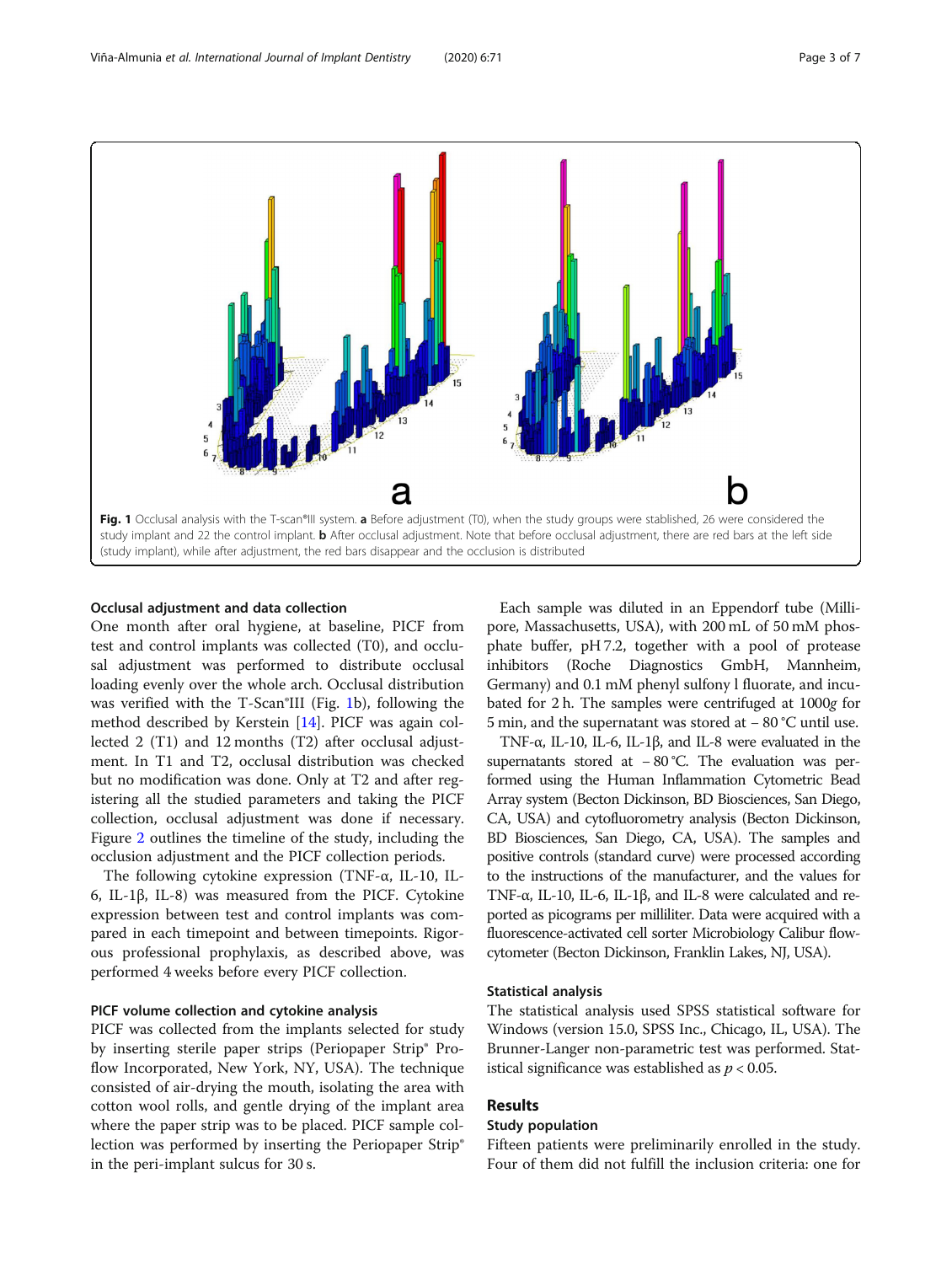<span id="page-3-0"></span>

failing to attend scheduled appointment, 2 for plaque scores > 25%, and one for using mouthwashes. This left 11 included patients, 4 women and 7 men, with a mean age of 58.4 years. Figure 2 shows the study timeline and patient enrollment.

## Peri-implant cytokine analysis

Before occlusal adjustment (T0; baseline), test group implants expressed higher concentration of IL-6, TNF-α, and IL-10, but significant differences were only found in IL-10  $(p = 0.018)$ .

Two months after occlusal adjustment (T1), all the cytokines analyzed decreased when compared with baseline (statistically significantly), in both test and control implants except for TNF-α that decreased without significant differences ( $p = 0.271$ ). At this timepoint (T1), IL-10, IL-6, and IL-1β were highly expressed in study implants but there were no statistically significant differences in none of the cytokines between test and control implants.

Twelve months after adjustment (T2), all the cytokines including TNF-α significantly decreased when compared with baseline, in both test and control implants ( $p < 0$ , 001). At this timepoint (T2), IL-6, IL-1β, and IL-8 showed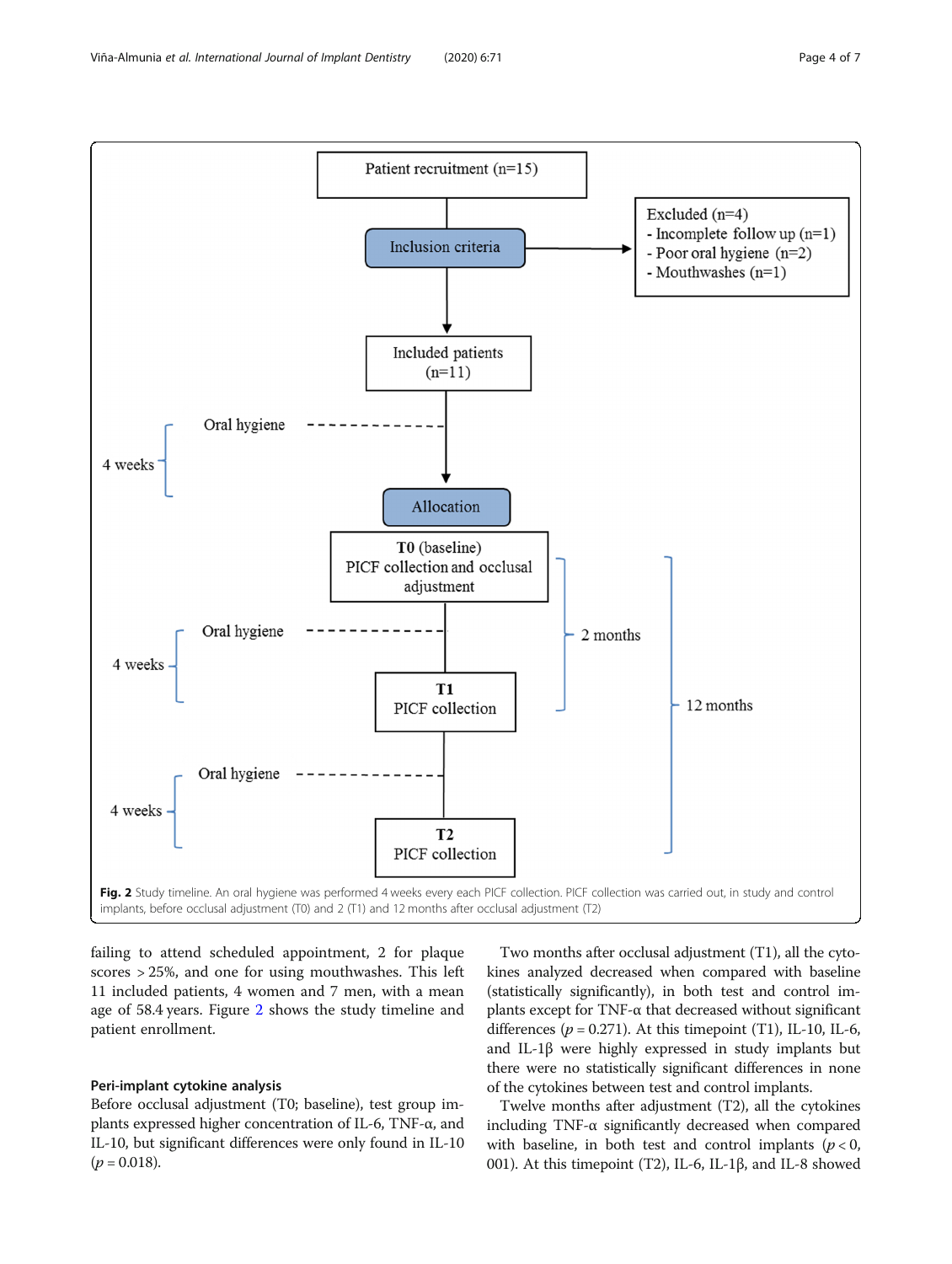higher values in study implants, but there were no significant differences between groups in all the cytokines analyzed. TNF-α showed a tendency to significance with higher values in the test group ( $p = 0.085$ ). Figure 3 summarizes the results of the cytokine expression in PICF and the evolution of these proteins during the study period.

# **Discussion**

The aim of this study was to evaluate the relation between occlusal loading and PICF cytokine expression in patients with implant-supported complete fixed prostheses in both arches. The results show that implants with higher occlusal load presented higher IL-10 levels than control implants. It was also observed that occlusal adjustment diminished all the cytokines analyzed, in a short and medium period of time, in both test and control implants. Specifically, 2 months after occlusal adjustment, all the cytokines decreased significantly in both study and control implants, except TNF-α that decreased significantly at 12 months.

IL-10 is a cytokine with potent anti-inflammatory properties [\[15](#page-6-0)–[17\]](#page-6-0) that regulates the production of proinflammatory cytokines such as IL-1β, IL-6, IL-8, or TNF- $\alpha$  [[18](#page-6-0)–[21](#page-6-0)]. At baseline, we found that IL-10 was significantly increased in the test implant. In other words, IL-10 is expressed to counteract the expression of proinflammatory cytokines. This may be a consequence of local immune response against the proinflammatory cytokines released as a consequence of higher occlusion loading. Zani et al. [\[22](#page-6-0)] pointed that combination of biomarkers increased considerably the diagnostic properties compared to isolated biomarkers. That is the reason why we included proinflamatory (IL-1β, IL-8, or TNF-α) and anti-inflammatory cytokines (IL-10). There are no studies that analyze the effect of occlusion on PICF cytokine expression, but biomarkers and enzymes in PICF have shown promising results in differentiating from peri-implant disease to healthy [[22](#page-6-0)–[25](#page-6-0)]. Liskmann et al. [[23\]](#page-6-0) found significant higher values of IL-6 in the saliva of peri-implantitis patients compared with healthy patients. They also found that IL-10 was present in patients with peri-implantitis while in healthy patients it was not detectable. Severino et al. [\[25](#page-6-0)] found significant higher PICF IL-6 expression in patients with periimplantitis compared with healthy patients, but no significant differences were found in IL-10 between groups. So studies evaluating the relation between health and disease implant tissues and cytokine expression showed indicate moderate evidence and sometimes contradictory results. The most used biomarkers to assist the early diagnosis of peri-implantitis are IL-1β and TNF- $\alpha$  [[26](#page-6-0)]. Studies showed that higher levels of IL-1β [[27](#page-6-0)] and TNF- $\alpha$  [\[28\]](#page-6-0) both in gingival crevicular fluid and PICF are associated with periodontitis and peri-implantitis, although there are contradictory results [[29](#page-6-0)]. In the present study, there were no significant differences in these proinflammatory cytokines



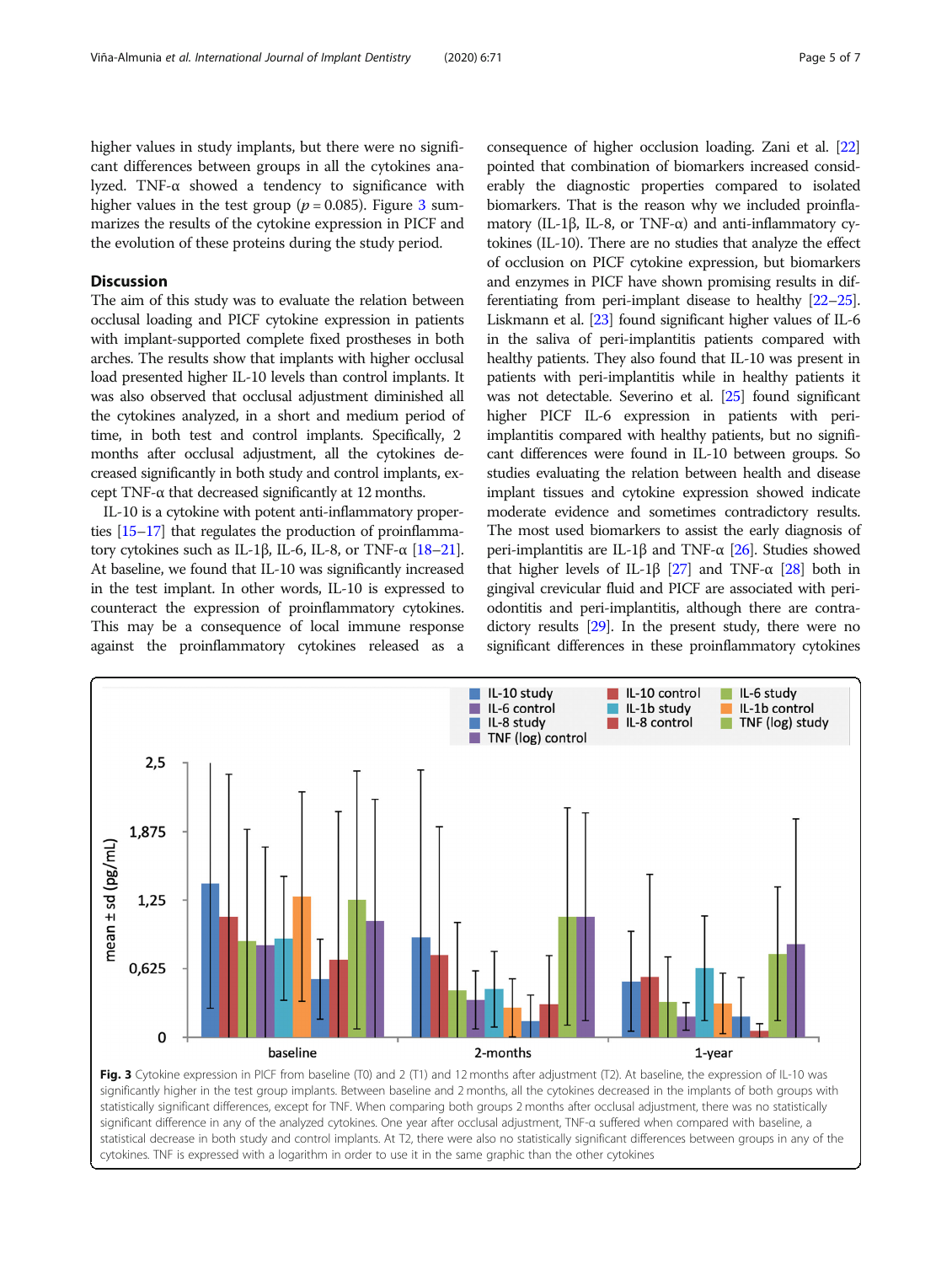between groups. It is important to underline that implant rehabilitation was performed properly and there was no discomfort during chewing in any patient before the patients were included in the study. Through the occlusal analysis system, it was shown that there was an implant with higher occlusal load. It was not overloaded since as we published before the clinical parameters were correct and the patients did not feel discomfort during chewing. So the occlusal adjustment was performed at a subclinical level (the patient did not feel any difference after the adjustment). The analysis of the changes in the cytokine expression is a subclinical parameter and is a complementary analysis to the changes in the PICF volume that we published before [\[13](#page-6-0)]. This subclinical level (there is no pathology) might be the reason why, before occlusal adjustment, some cytokines are highly expressed in the test implants while some others presented higher values in the control implants. An interesting fact is that after occlusal adjustment, all the cytokines analyzed decreased not only in the test but also in the control group implants. This effect could be due a stabilization of the cytokine expression in all the implants caused by the splinting of the implants. TNF- $\alpha$  induces fibroblast apoptosis and reduction of the repair capacity of the periimplant tissue, but mechanical therapy seems to revert this situation [\[30\]](#page-6-0). IL-1 $\beta$  regulates the degradation of extracellular matrix components of the plasminogen system and the collagenase activity in inflammation and wound healing [[31](#page-6-0)]. These differences between cytokine features might explain why TNF-α decreased later. Using the same sample in a previous study  $[13]$  $[13]$ , we showed that PICF volume was statistically higher in test implants and that after occlusal adjustment, a significant decrease was observed. It was also observed that clinical parameters were similar between groups and did not change after occlusal adjustment. It is important to underline that PICF and the cytokines presented on it are a subclinical parameter, but this is having great interest in the scientific community in order to detect peri-implant diseases in early stages. Tözüm et al. [\[26](#page-6-0)] pointed in a recent consensus review that prospective longitudinal studies with periodical PICF collection and with appropriate number of implants are needed. Due to a cyclic progression of peri-implant diseases, cross-sectional studies with a single moment of fluid collection are not well designed. The present investigation is a prospective longitudinal study where samples were collected 3 times from baseline to 1 year follow-up after occlusal adjustment.

The data that the scientific literature provides about the influence of occlusal loading on peri-implant tissue health is basically from animal studies. The reason is that it is unethical to do an implant rehabilitation with supraoclusal contacts deliberately [\[10,](#page-6-0) [11](#page-6-0)]. The present study provides information of cytokines present in PICF of implants with different occlusal loading degrees. The results showed that peri-implant tissue health, at least in a subclinical level (cytokines in PICF), is related to occlusal loading. It is important to underline that at baseline, the included patients did not feel any discomfort at chewing or at occlusion. Articulation paper (12 μm thick) was used to do the final adjustment in the occlusion when the implants were loaded. However, it was possible to discern between implants close and far away from the highest point of occlusal load thanks to the Tscan®III occlusal analysis system, a non-invasive method.

Overload is defined as the occlusal forces that exceed the mechanical or biological load-bearing capacity of the osseointegrated oral implants or the prosthesis, causing either a mechanical failure or a failure in the osseointegration [\[2](#page-6-0)]. However, there is an inappropriate use of the term overload, since it should lead to a catabolic reaction of the bone [[1\]](#page-6-0), but different studies [\[9,](#page-6-0) [32\]](#page-6-0) showed an anabolic rather than a catabolic effect of "overload," in bacterial unchallenged peri-implant bone tissues. In the present study, the term "point of highest occlusal loading" was used as the patients were rehabilitated not producing a hypercontact, and this point of higher occlusal load was determined only with the help of the T-scan®III. Studies performed in animals have shown different results. While some studies observed an increased BIC (bone implant contact) in overloaded implants [\[8](#page-6-0), [9\]](#page-6-0), others observed loss of osseointegration [\[7](#page-6-0)]. An explanation for the difference in outcome of these studies may be related to the animals used, i.e., dogs and monkeys; the higher bone density of the bone surrounding the implant in the study by Heitz-Mayfield et al. [\[8\]](#page-6-0); and the lateral direction of the load used by Isidor [\[7\]](#page-6-0).

Results from the present investigation should be interpreted with caution due to the limitations of the present study. The sample met the strict inclusion criteria such as the homogeneity in the number of implants per patient, the type of rehabilitation, and the oral hygiene of the patients, but studies with larger number of patients are necessary. In order to reduce bias, the present study was performed with patients that had a very good oral hygiene with full-mouth plaque and full-mouth bleeding scores < 25%. It would be interesting to analyze the effect of occlusion and clinical and subclinical parameters (cytokines in PICF) in patients with a peri-implant disease established. These would help to understand, together with clinical and radiological parameters, the influence of loading in the peri-implant tissues.

The present study concludes that implants with higher occlusal load presented higher levels of IL-10 in periimplant crevicular fluid. Occlusal adjustment produced a decrease in the expression of all the cytokines analyzed, both in test and control implants.

#### Abbreviations

T0: Baseline; T1: Two months follow-up; T2: Twelve months follow-up; PICF: Peri-implant crevicular fluid; BIC: Bone implant contact